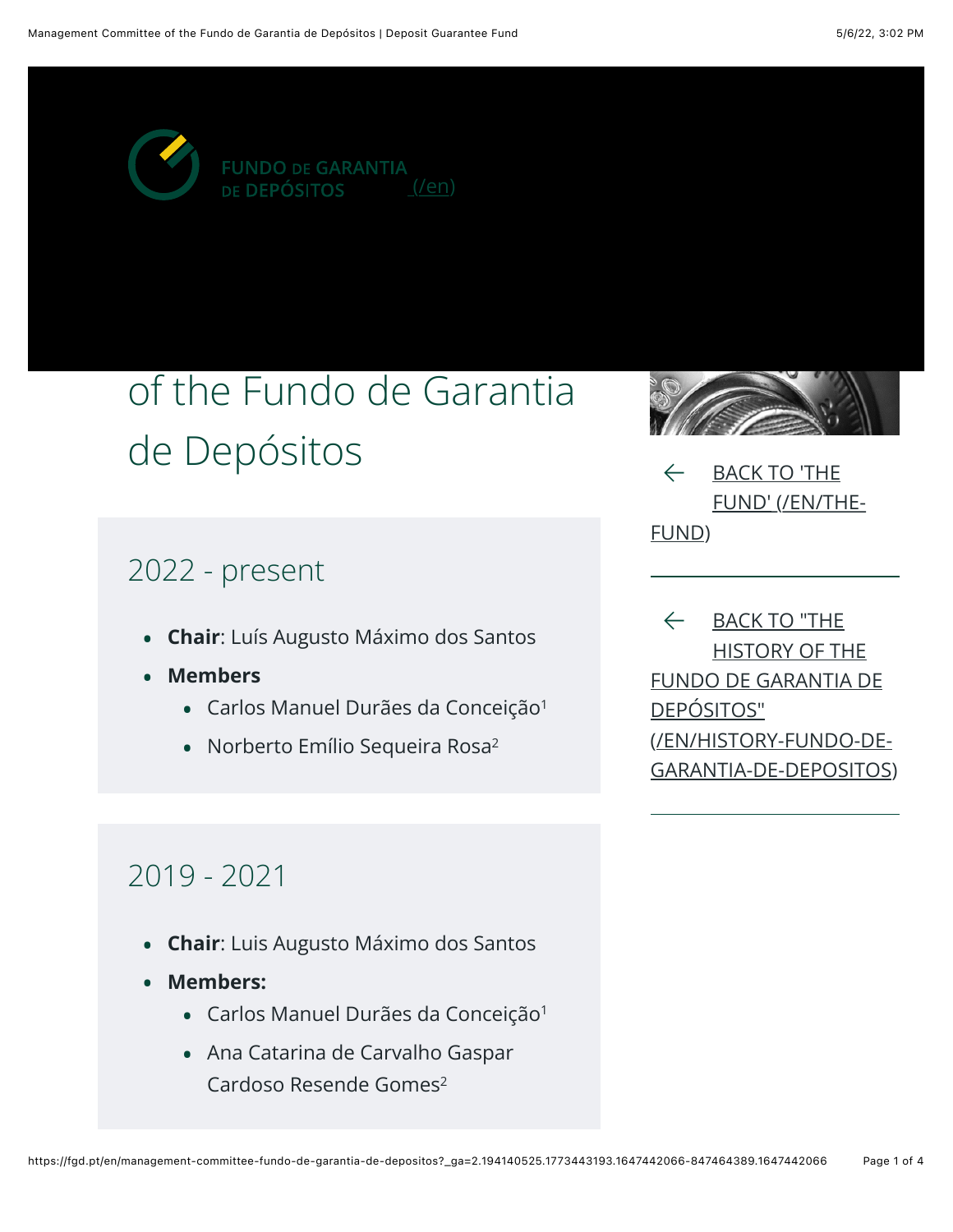## $2016 - 2018$

- **Chair**: Luis Augusto Máximo dos Santos
- Members:
	- · Carlos Manuel Durães da Conceição<sup>1</sup>
	- . Maria Manuela Machado Costa Farelo Athayde Marques<sup>2</sup>

## $2008 - 2015$

- **. Chair: Pedro Miguel de Seabra Duarte Neves**
- Members:
	- Carlos Manuel Durães da Conceição<sup>1</sup>
	- · João Maurício Fernandes Salgueiro<sup>2</sup>

## $2006 - 2007$

- **. Chair: Pedro Miguel de Seabra Duarte Neves**
- Members:
	- $\bullet$  António Amaro de Matos<sup>1</sup>
	- · João Maurício Fernandes Salgueiro<sup>2</sup>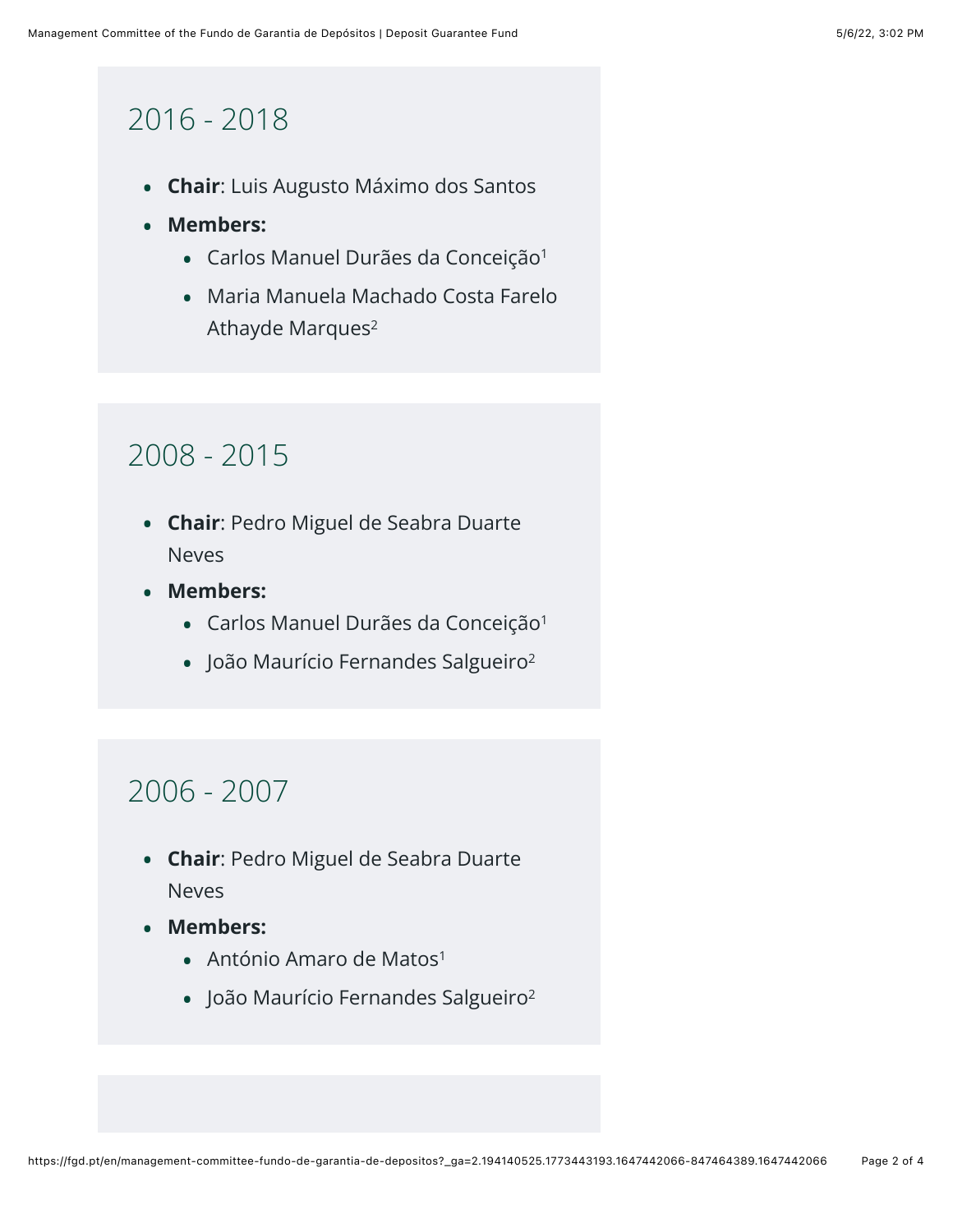#### 2004 - 2005

- **Chair:** António Manuel Martins Pereira Marta
- Members:
	- . António Amaro de Matos<sup>1</sup>
	- . João Maurício Fernandes Salgueiro<sup>2</sup>

#### 1995 - 2003

- **Chair**: António Manuel Martins Pereira Marta
- Members:
	- . José Manuel Trindade Neves Adelino<sup>1</sup>
	- Rui Jorge Martins dos Santos<sup>1</sup> (until  $2002)$

#### 1994 (until 20 June)

- **Chair**: António José Bagão Félix
- Members:
	- . José Manuel Trindade Neves Adelino<sup>1</sup>
	- $\bullet$  Rui Jorge Martins dos Santos<sup>1</sup>

 $(1)$  Appointed by the Ministry of Finance.